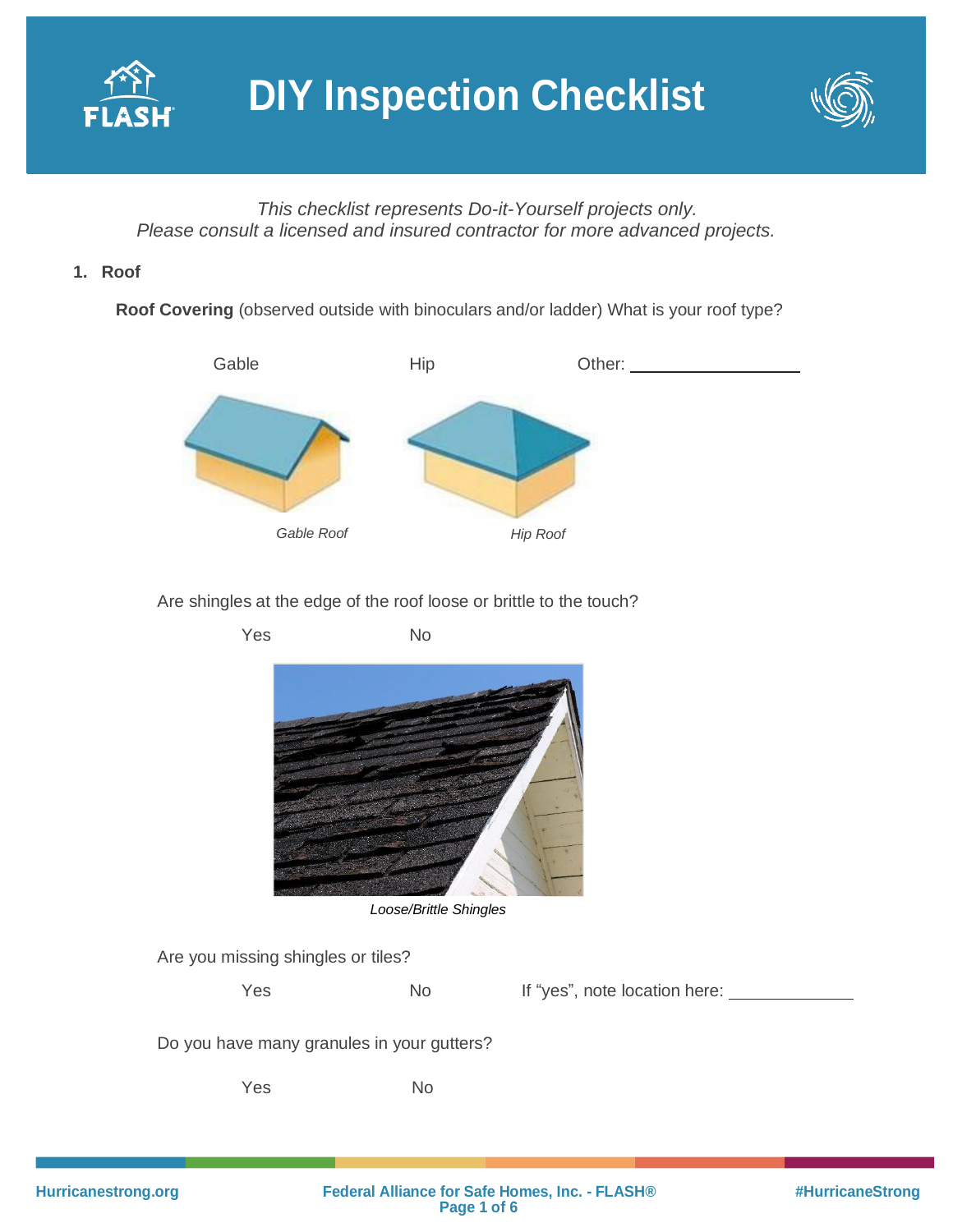



## **2. Soffits**

Soffit Type

Wood Vinyl Metal Are soffits adequately reinforced to resist wind?

Yes No

Can you see any signs of rot or water damage on or around the soffits?



# **3. Attics**

**Roof Attachment** (with flashlight inside the attic) Can you see rows of long nails (shiners) beside the framing? Yes No Do you have hurricane straps attached where each roof rafter/truss meets the top of the wall? Yes No



\_\_\_\_\_\_\_\_\_\_\_\_ None



*Shiners*



*Hurricane Strap*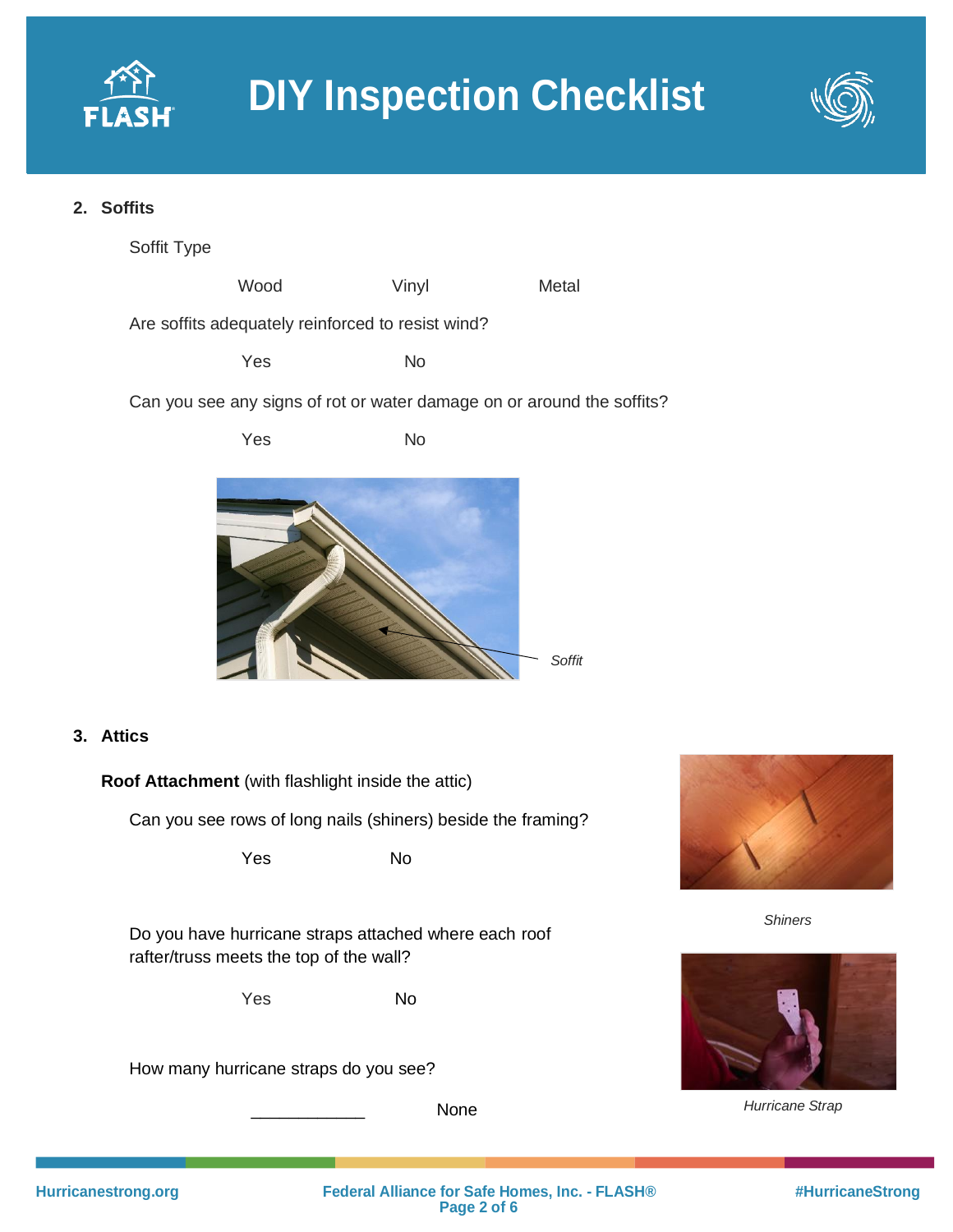



#### **3. Attics** (continued)

**Roof Leaks** (observed from inside the attic)

Can you see water stains, drip marks, or dark spots on the roof or in the attic?

Yes No

Can you see any daylight coming through the roof where it joins plumbing lines and intersects with walls or other roof sections?

Yes No

#### **4. Windows**

*Be sure the homes windows are protected from penetration by windborne debris by installing impact resistant windows or shutters that meet recognized product approval standards: ASTM E1996-03 or Miami Dade PA 201, PA 202 and PA 203 and Florida Building Code TAS 202, and TAS 203.*

What type of windows do you have?

What year were they installed?

Are they impact-resistant?

Yes No

Do you have shutters or other tested and approved opening protection?

Yes No



*Aluminum Panel Shutters Accordion Shutters*

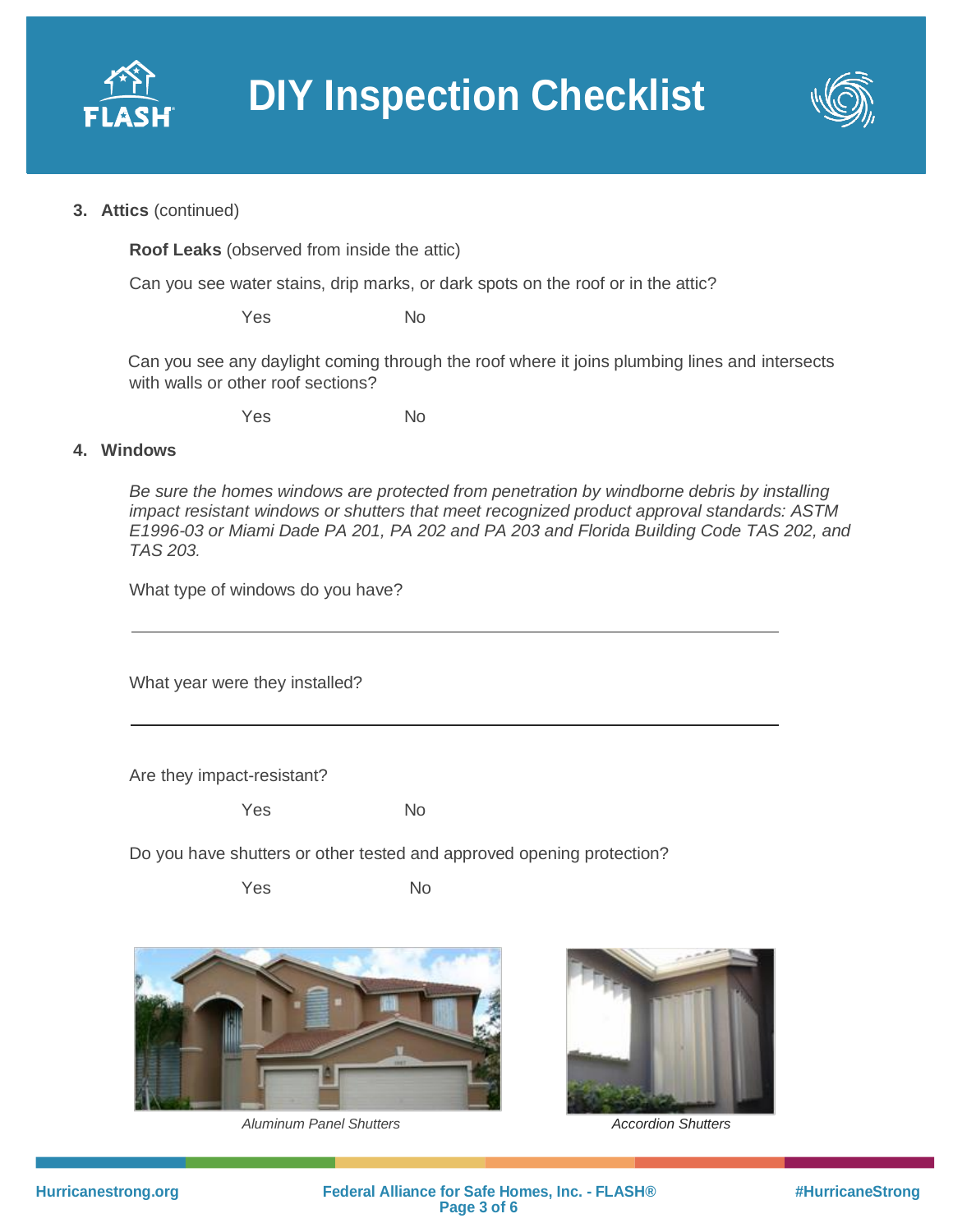



# **5. Doors**







*Intact Hinge Double-Entry Doors*

**6. Garage Doors** *- repeat this step for multiple garage doors.*

| What is the gauge (thickness)?                         |           |
|--------------------------------------------------------|-----------|
| Is the door wind or impact-resistant?                  |           |
| Yes                                                    | <b>No</b> |
| How many mounting brackets do you see around the door? |           |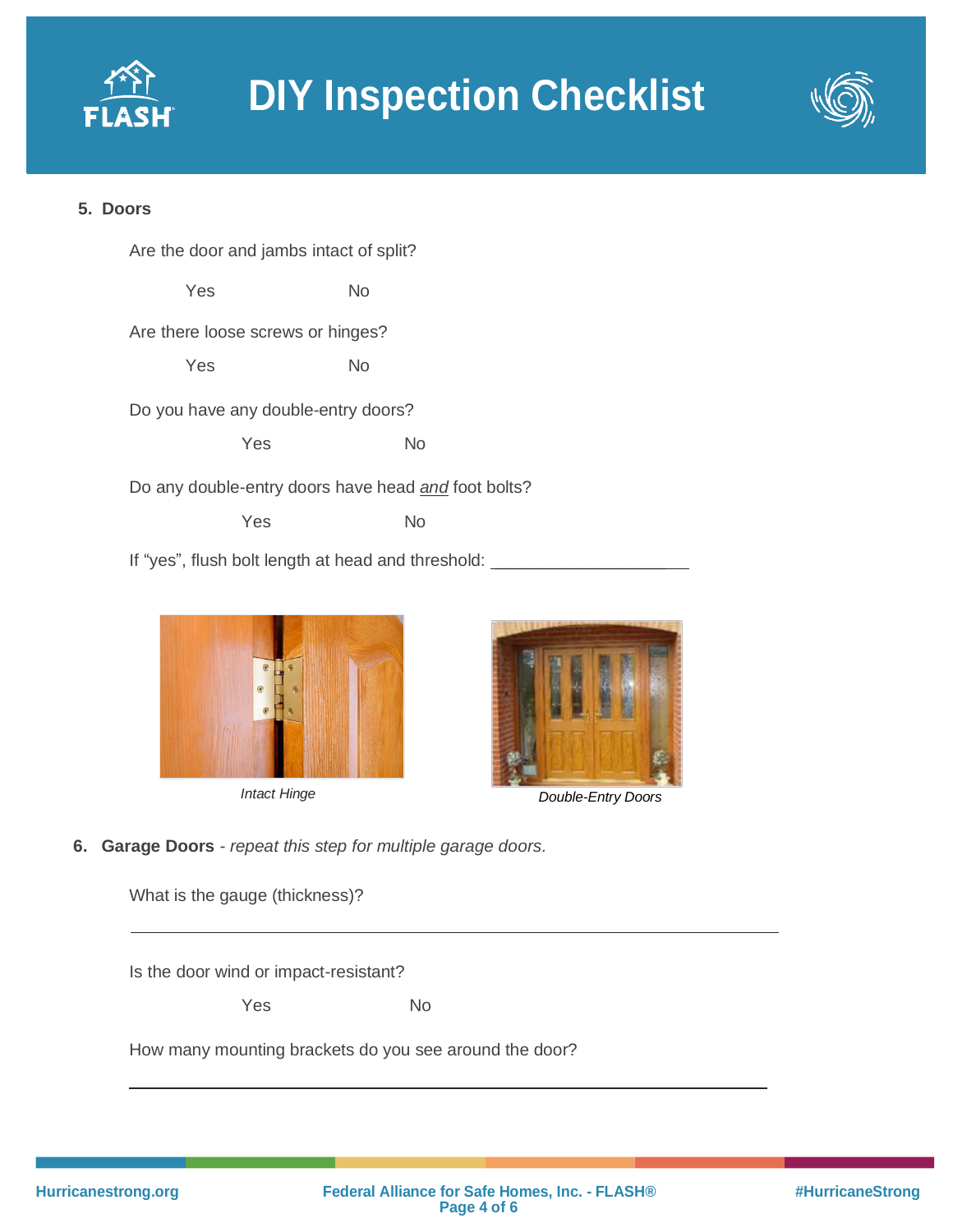



**6. Garage Doors** (continued) *- repeat this step for multiple garage doors.*

How many horizontal reinforcements are on the door?

Do you see missing or rusting bolts holding the door or track?

Yes No Do you see damaged or loose tracks?

Yes No

Do you see sign of roller wear and tear?

Yes No



*Track and Roller*



*Sticker Identifying Thickness and Impact Resistance* 

*Horizontal Reinforcement* 

# **7. Gutters**

Are any gutter joints loose?

Yes No

Are any downspouts loose or missing?

Yes No

Do you see erosion on the ground around your home?

Yes No